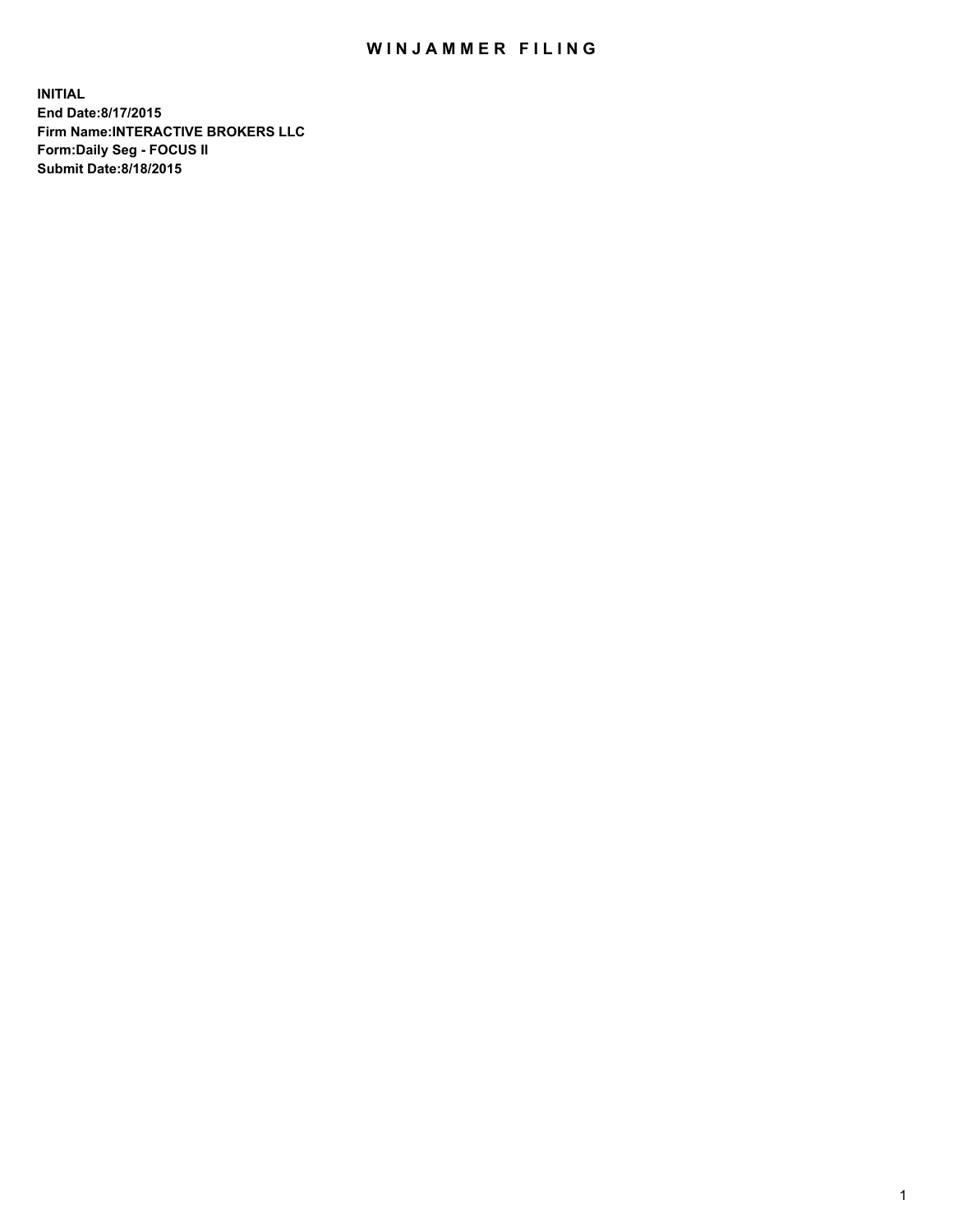## **INITIAL End Date:8/17/2015 Firm Name:INTERACTIVE BROKERS LLC Form:Daily Seg - FOCUS II Submit Date:8/18/2015 Daily Segregation - Cover Page**

| Name of Company<br><b>Contact Name</b><br><b>Contact Phone Number</b><br><b>Contact Email Address</b>                                                                                                                                                                                                                          | <b>INTERACTIVE BROKERS LLC</b><br><b>Michael Ellman</b><br>203-422-8926<br>mellman@interactivebrokers.co<br>$m$ |
|--------------------------------------------------------------------------------------------------------------------------------------------------------------------------------------------------------------------------------------------------------------------------------------------------------------------------------|-----------------------------------------------------------------------------------------------------------------|
| FCM's Customer Segregated Funds Residual Interest Target (choose one):<br>a. Minimum dollar amount: ; or<br>b. Minimum percentage of customer segregated funds required:% ; or<br>c. Dollar amount range between: and; or<br>d. Percentage range of customer segregated funds required between:% and%.                         | $\overline{\mathbf{0}}$<br>0<br>155,000,000 245,000,000<br>0 <sub>0</sub>                                       |
| FCM's Customer Secured Amount Funds Residual Interest Target (choose one):<br>a. Minimum dollar amount: ; or<br>b. Minimum percentage of customer secured funds required:%; or<br>c. Dollar amount range between: and; or<br>d. Percentage range of customer secured funds required between: % and %.                          | $\underline{\mathbf{0}}$<br>0<br>80,000,000 120,000,000<br>0 <sub>0</sub>                                       |
| FCM's Cleared Swaps Customer Collateral Residual Interest Target (choose one):<br>a. Minimum dollar amount: ; or<br>b. Minimum percentage of cleared swaps customer collateral required:% ; or<br>c. Dollar amount range between: and; or<br>d. Percentage range of cleared swaps customer collateral required between:% and%. | $\overline{\mathbf{0}}$<br>$\overline{\mathbf{0}}$<br>0 <sub>0</sub><br>0 <sup>0</sup>                          |

Attach supporting documents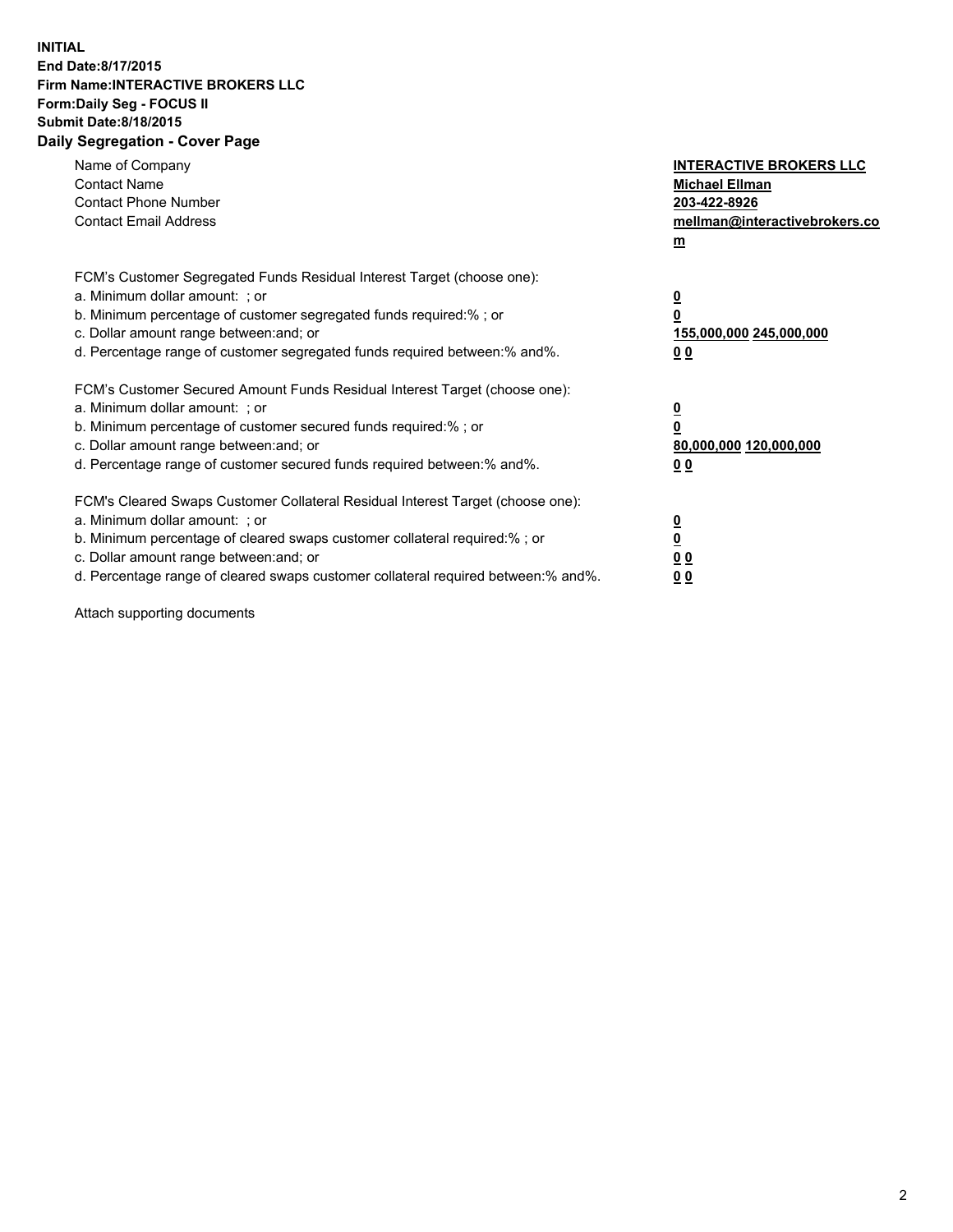## **INITIAL End Date:8/17/2015 Firm Name:INTERACTIVE BROKERS LLC Form:Daily Seg - FOCUS II Submit Date:8/18/2015 Daily Segregation - Secured Amounts**

|                | Daily Jegregation - Jeculed Aniounts                                                                       |                                   |
|----------------|------------------------------------------------------------------------------------------------------------|-----------------------------------|
|                | Foreign Futures and Foreign Options Secured Amounts                                                        |                                   |
|                | Amount required to be set aside pursuant to law, rule or regulation of a foreign                           | $0$ [7305]                        |
|                | government or a rule of a self-regulatory organization authorized thereunder                               |                                   |
| 1.             | Net ledger balance - Foreign Futures and Foreign Option Trading - All Customers                            |                                   |
|                | A. Cash                                                                                                    | 412,146,130 [7315]                |
|                | B. Securities (at market)                                                                                  | $0$ [7317]                        |
| 2.             | Net unrealized profit (loss) in open futures contracts traded on a foreign board of trade                  | -14,869,902 [7325]                |
| 3.             | Exchange traded options                                                                                    |                                   |
|                | a. Market value of open option contracts purchased on a foreign board of trade                             | 27,759 [7335]                     |
|                | b. Market value of open contracts granted (sold) on a foreign board of trade                               | -13,804 [7337]                    |
| 4.             | Net equity (deficit) (add lines 1.2. and 3.)                                                               | 397,290,183 [7345]                |
| 5.             | Account liquidating to a deficit and account with a debit balances - gross amount                          | 79,857 [7351]                     |
|                | Less: amount offset by customer owned securities                                                           | 0 [7352] 79,857 [7354]            |
| 6.             | Amount required to be set aside as the secured amount - Net Liquidating Equity                             | 397,370,040 [7355]                |
|                | Method (add lines 4 and 5)                                                                                 |                                   |
| 7.             | Greater of amount required to be set aside pursuant to foreign jurisdiction (above) or line                | 397,370,040 [7360]                |
|                | 6.                                                                                                         |                                   |
|                | FUNDS DEPOSITED IN SEPARATE REGULATION 30.7 ACCOUNTS                                                       |                                   |
| $\mathbf{1}$ . | Cash in banks                                                                                              |                                   |
|                | A. Banks located in the United States                                                                      | 68 [7500]                         |
|                | B. Other banks qualified under Regulation 30.7                                                             | 0 [7520] 68 [7530]                |
| 2.             | Securities                                                                                                 |                                   |
|                | A. In safekeeping with banks located in the United States                                                  | 390,827,429 [7540]                |
|                | B. In safekeeping with other banks qualified under Regulation 30.7                                         | 0 [7560] 390,827,429 [7570]       |
| 3.             | Equities with registered futures commission merchants                                                      |                                   |
|                | A. Cash                                                                                                    | $0$ [7580]                        |
|                | <b>B.</b> Securities                                                                                       | $0$ [7590]                        |
|                | C. Unrealized gain (loss) on open futures contracts                                                        | $0$ [7600]                        |
|                | D. Value of long option contracts                                                                          | $0$ [7610]                        |
|                | E. Value of short option contracts                                                                         | 0 [7615] 0 [7620]                 |
| 4.             | Amounts held by clearing organizations of foreign boards of trade                                          |                                   |
|                | A. Cash                                                                                                    | $0$ [7640]                        |
|                | <b>B.</b> Securities                                                                                       | $0$ [7650]                        |
|                | C. Amount due to (from) clearing organization - daily variation                                            | $0$ [7660]                        |
|                | D. Value of long option contracts                                                                          | $0$ [7670]                        |
|                | E. Value of short option contracts                                                                         | 0 [7675] 0 [7680]                 |
| 5.             | Amounts held by members of foreign boards of trade                                                         |                                   |
|                | A. Cash                                                                                                    | 157,466,837 [7700]                |
|                | <b>B.</b> Securities                                                                                       | $0$ [7710]                        |
|                | C. Unrealized gain (loss) on open futures contracts                                                        | -2,515,464 <sup>[7720]</sup>      |
|                | D. Value of long option contracts                                                                          | 27,768 [7730]                     |
|                | E. Value of short option contracts                                                                         | -13,804 [7735] 154,965,337 [7740] |
| 6.             | Amounts with other depositories designated by a foreign board of trade                                     | 0 [7760]                          |
| 7.             | Segregated funds on hand                                                                                   | $0$ [7765]                        |
| 8.             | Total funds in separate section 30.7 accounts                                                              | 545,792,834 [7770]                |
| 9.             | Excess (deficiency) Set Aside for Secured Amount (subtract line 7 Secured Statement<br>Page 1 from Line 8) | 148,422,794 [7380]                |
| 10.            | Management Target Amount for Excess funds in separate section 30.7 accounts                                | 80,000,000 [7780]                 |
| 11.            | Excess (deficiency) funds in separate 30.7 accounts over (under) Management Target                         | 68,422,794 [7785]                 |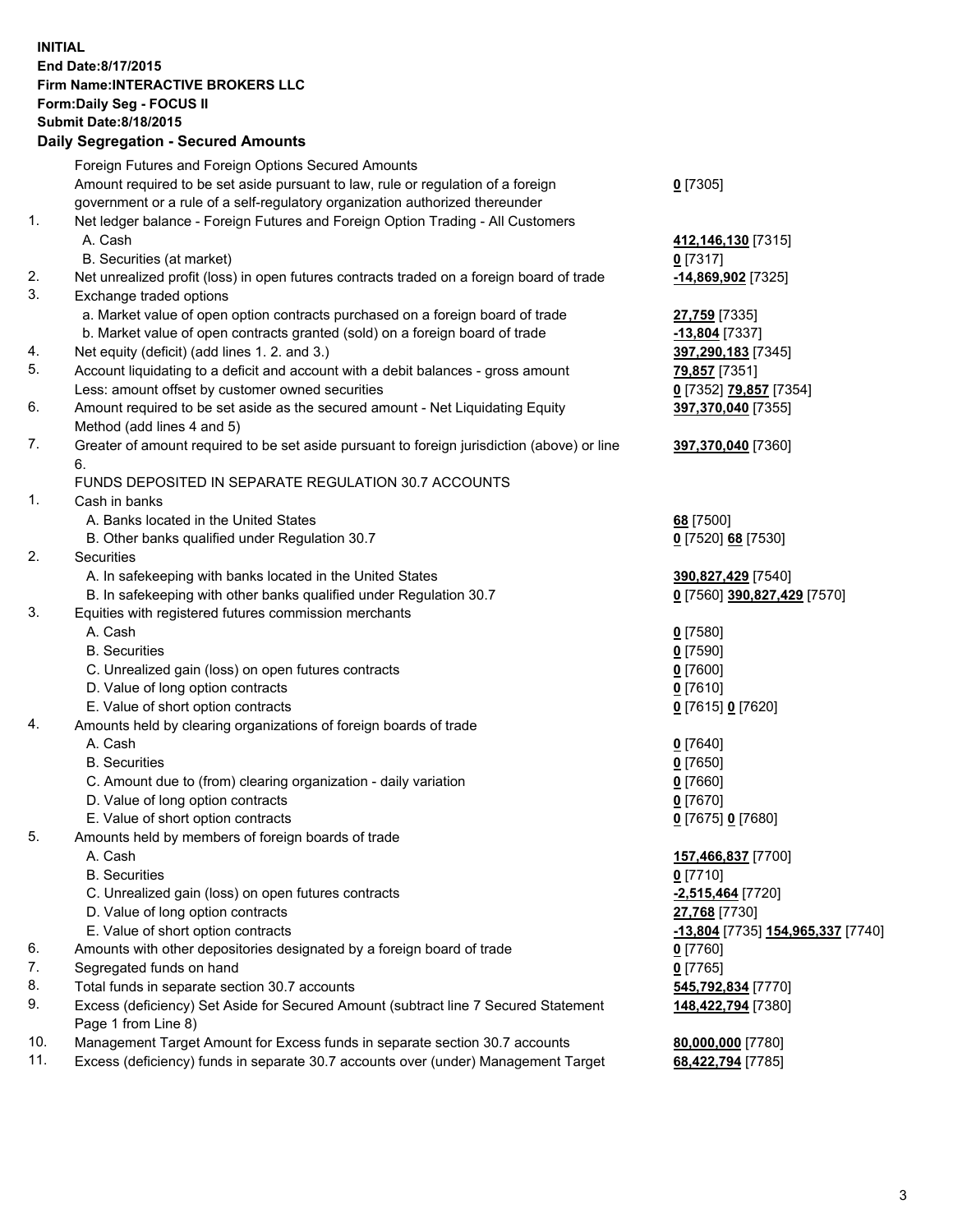**INITIAL End Date:8/17/2015 Firm Name:INTERACTIVE BROKERS LLC Form:Daily Seg - FOCUS II Submit Date:8/18/2015 Daily Segregation - Segregation Statement** SEGREGATION REQUIREMENTS(Section 4d(2) of the CEAct) 1. Net ledger balance A. Cash **2,664,782,939** [7010] B. Securities (at market) **0** [7020] 2. Net unrealized profit (loss) in open futures contracts traded on a contract market **-24,590,677** [7030] 3. Exchange traded options A. Add market value of open option contracts purchased on a contract market **107,075,573** [7032] B. Deduct market value of open option contracts granted (sold) on a contract market **-163,982,254** [7033] 4. Net equity (deficit) (add lines 1, 2 and 3) **2,583,285,581** [7040] 5. Accounts liquidating to a deficit and accounts with debit balances - gross amount **99,065** [7045] Less: amount offset by customer securities **0** [7047] **99,065** [7050] 6. Amount required to be segregated (add lines 4 and 5) **2,583,384,646** [7060] FUNDS IN SEGREGATED ACCOUNTS 7. Deposited in segregated funds bank accounts A. Cash **372,261,867** [7070] B. Securities representing investments of customers' funds (at market) **1,408,177,343** [7080] C. Securities held for particular customers or option customers in lieu of cash (at market) **0** [7090] 8. Margins on deposit with derivatives clearing organizations of contract markets A. Cash **20,450,322** [7100] B. Securities representing investments of customers' funds (at market) **1,040,243,406** [7110] C. Securities held for particular customers or option customers in lieu of cash (at market) **0** [7120] 9. Net settlement from (to) derivatives clearing organizations of contract markets **-6,900,751** [7130] 10. Exchange traded options A. Value of open long option contracts **107,036,997** [7132] B. Value of open short option contracts **-163,943,707** [7133] 11. Net equities with other FCMs A. Net liquidating equity **0** [7140] B. Securities representing investments of customers' funds (at market) **0** [7160] C. Securities held for particular customers or option customers in lieu of cash (at market) **0** [7170] 12. Segregated funds on hand **0** [7150] 13. Total amount in segregation (add lines 7 through 12) **2,777,325,477** [7180] 14. Excess (deficiency) funds in segregation (subtract line 6 from line 13) **193,940,831** [7190] 15. Management Target Amount for Excess funds in segregation **155,000,000** [7194] **38,940,831** [7198]

16. Excess (deficiency) funds in segregation over (under) Management Target Amount Excess